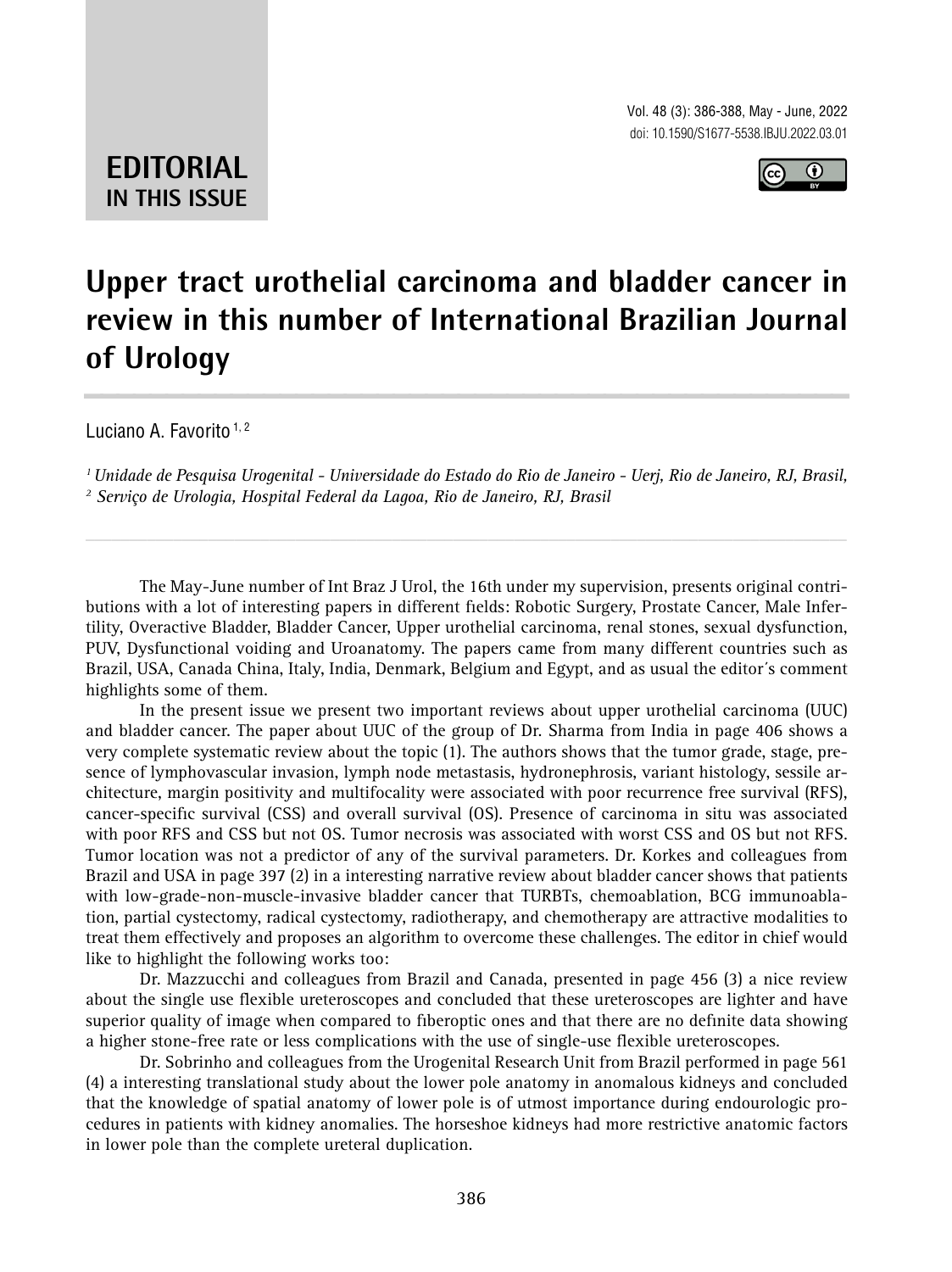Dr. Laursen and colleagues from Denmark and Brazil performed in page 471 (5) a nice study about the recombinant gonadotropin therapy to improve spermatogenesis in nonobstructive azoospermic patients and concluded that hormonal therapy with recombinant gonadotropins could be considered in infertile men with nonobstructive azoospermy as an alternative to sperm donation. Large-scale studies are needed to substantiate hormone stimulation therapy with recombinant gonadotropins in routine clinical practice for this severe form of male infertility.

Dr. Abdelhalim and colleagues from Egypt performed in page 485 the paper that is the cover in this edition (6). In this paper the authors assess the effect of bladder neck morphology and its incision (BNI) in patients with posterior urethral valve (PUV) on early reintervention rate and concluded that in morphologically high bladder neck associated PUV, concomitant BNI with posterior valve ablation doesn't reduce early re-intervention rate.

Dr. Schulze and colleagues from Brazil performed in page 493 an important report about robotic surgery (7). The authors evaluated whether criteria exist to guide election between the use the three- or four-arm technique in robotic partial nephrectomy (RPN) instead of just the surgeon's preference and concluded that the two robotic partial nephrectomy techniques had similar oncological and postoperative outcomes, with minimal perioperative complications. The three-arm technique is safe and feasible regardless of the complexity and size of the tumor. Additionally, the use of the three-arm technique reduced surgery costs by US\$ 413.00 per patient.

The Editor-in-chief expects everyone to enjoy reading.